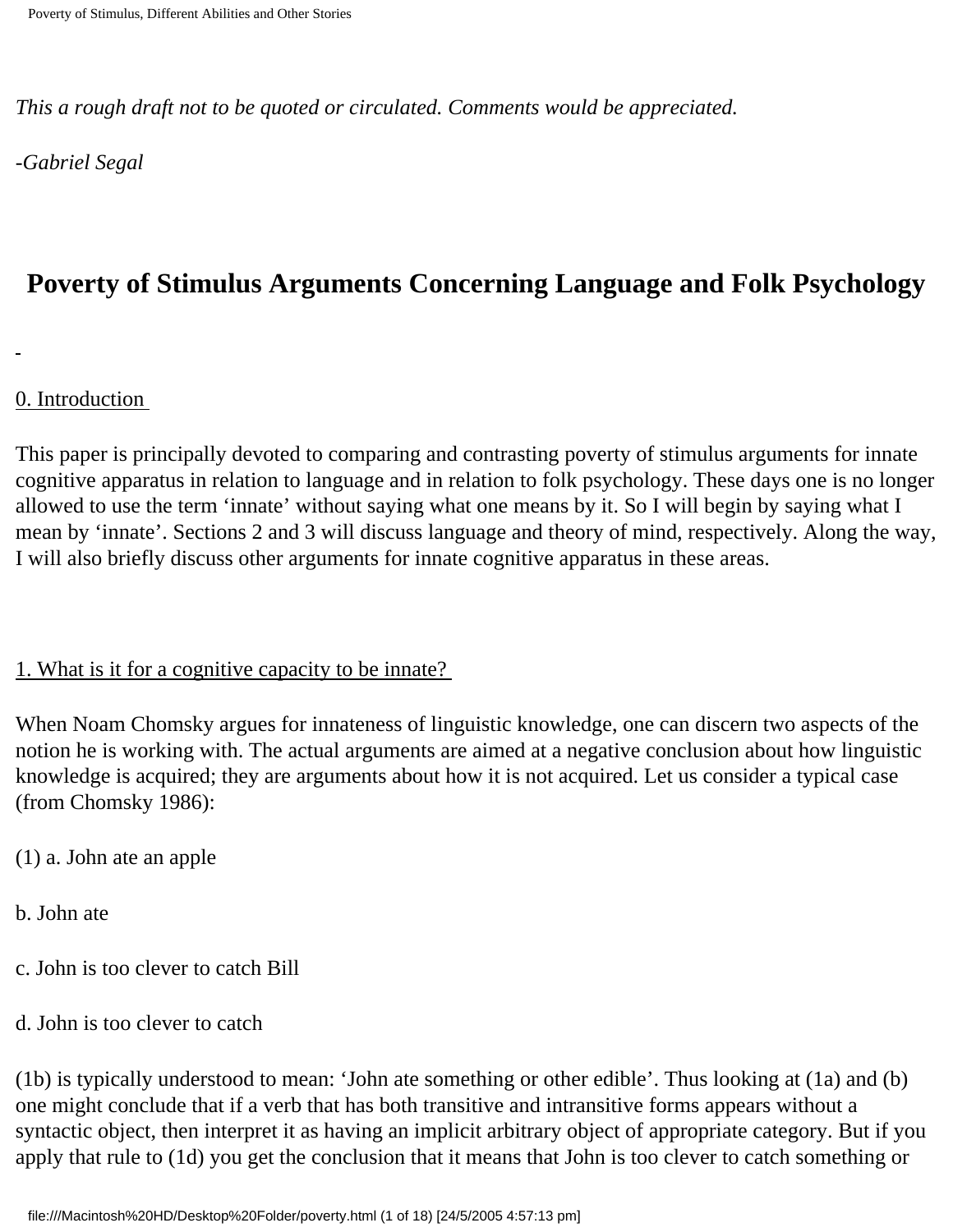Poverty of Stimulus, Different Abilities and Other Stories

other catchable. And of course it doesn't mean that. It means that John is too clever for one to catch him.

Why do we follow rules that mandate that particular interpretation of that sentence? How come typical English speakers interpret (1d) in the way we do rather than some other way – for example, on the model of (1b)? Do we learn the rules by some standard sort of inference from data, some sort of analogical reasoning, induction, abduction, statistical inference or deduction? Chomsky says: 'no'. Any standard form of reasoning would likely find a rule that applies to simpler sentences, like (1a) and (b), then apply it to the more complex cases. But that is not what we do. Further, we were not taught how to interpret sentences like (1d). And, although Chomsky doesn't bother to point this out, we obviously do not simply perceive the rule. So we did not learn the rule in any normal sense of learning. Or, to put it more generally and more helpfully, (following Richard Samuels (2002)): knowledge of the rule is psychologically *primitive*, i.e. it is not acquired by any psychological process, by any process of perception or inference.

But Chomsky sometimes adds a positive gloss, a hint about how we do acquire knowledge: it is 'biologically determined', 'genetically determined', 'part of our biological endowment' 'on a par with elements of our common nature that cause us to grow arms and legs rather than wings' (Chomsky 4).

But what do those locutions mean? The growth of arms and legs is of course not literally genetically determined, in the sense that having a certain genetic structure suffices, all by itself, for growth of the limbs. Obviously, the environment has to be amenable as well. One way of tidying up the positive notion of innateness would be just to stop with something like: growth in the manner of limbs and organs. Samuels expresses it in the terms: 'acquired in some normal way'. So, if our knowledge of linguistic rules was acquired as a result of, say, brain-programming by alien scientists, then the acquisition of rules would not be via a psychological process. But it would not count as innate, since it would not be the result of biologically normal growth.

Samuels's account seems good to me. But I think that if one's concern is debates about acquisition in cognitive psychology, then it is not worth spending too much energy trying to articulate a proper account of the positive aspect of innateness.

The work is done by the negative clause: 'not acquired by a psychological process'. Thus empiricists propose that their chosen explanandum is acquired by: induction, abduction, deduction, perception, statistical inference, conditioning etc... Nativists, say: no, it was acquired some other way. It has to be considered primitive from the psychological point of view – something that we assume that the learner has before the process of learning begins. If alien scientists programmed us with UG when we were foetuses, then I take it that nativists come out as more nearly right than empiricists.

So Samuel's account seems good, especially if we don't worry too much about the second clause. But there is another notion of innateness that also seems healthy and that could be seen to capture the ideas roguhoy expressed by 'genetically determined' and the like: it is a version of canalization (Waddington 1940). A trait is canalized to the extent that its development is causally insensitive to environmental and genetic variation. So, for example, the development of fingers is highly canalized, since it is relatively insensitive to the relevant influences. Development of skin colour is less so, since it is causally affected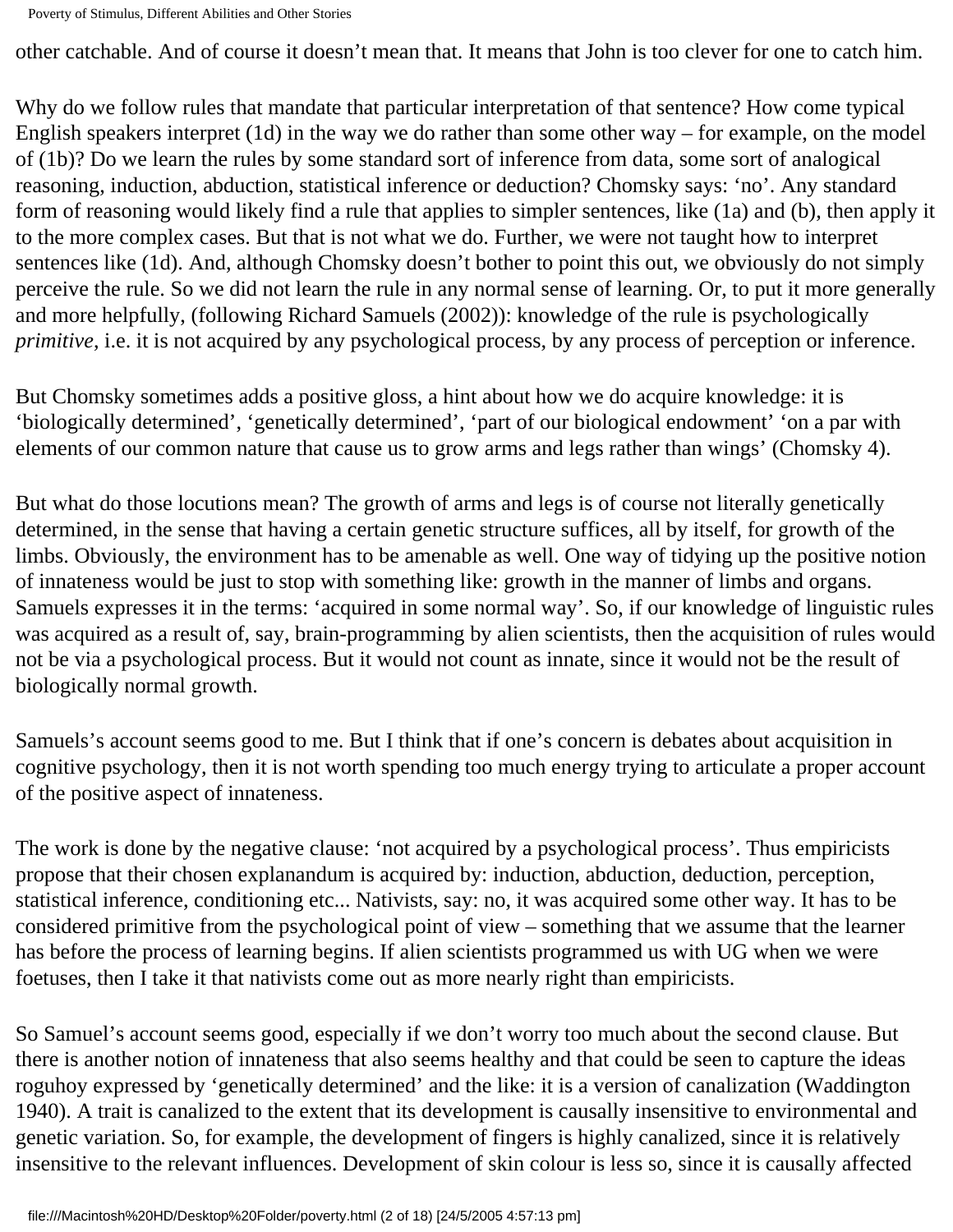Poverty of Stimulus, Different Abilities and Other Stories

by exposure to sunlight. We can think of a trait as innate to the extent that it is developmentally canalized.

Fiona Cowie has offered two objections to this construction of the notion of cognitive innateness.

The first objection is that the debate between nativists and empiricists is not happily seen as one about the extent to which cognitive development is canalized. The reason for this is that the extent to which development is canalized depends on which range of environments one considers (Cowie 1999 45-6). So, for example, if you are considering all environments capable of sustaining human life, then development of normal facial features looks highly canalised, since these features develop in a very wide range of hominid environments. But if you are an obstetrician interested in the healthy development of normal babies, then you might focus on a range of in utero environments many of which interfere with normal facial development. Development of a normal face will then appear not to be highly canalized. So empiricists and nativists seem merely do be diverging over the choice of which environments to consider. Empiricists focus on a narrow range of environments in which environmental factors tend to affect development, while nativists consider a wide range of environments most of which do not contain influential factors.

But Cowie's concern is unfounded. Different parties may disagree on the causal role of environmental factors that are present within a given range of environments. And that is indeed the nature of the disagreement between nativists and empiricists. They all consider mundane, ordinary environments, and they disagree over the nature of the developmental process that unfolds within them. Empiricists say development is causally sensitive to environmental factors, nativists say it isn't. Consider, for example, the issue over the rules for interpreting (1d). An empiricist would say that these are acquired by some learning process, say by induction from other examples. A learning process, such as induction, is precisely one that is causally sensitive to environmental specifics. Nativists say: no, the acquisition process is insensitive to environmental factors. Knowledge of the rule grows in the head, it doesn't get put there by a process that examines the environment and responds to it.

Cowie's second objection is that poverty of stimulus arguments are not arguments to the effect that the acquisition process is highly canalized. But actually they can easily be understood in that light. The relevant range of environments for the debate are those where some linguistic stimuli are present and different stimuli are present in different environments. If the developmental process results in acquisition of the relevant feature even in environments where stimulus is poor, then we can infer that the developmental process is not causally sensitive to the environment. The process doesn't require anything much from the environment: just decent physical and psychological living conditions and some linguistic stimulation. That is to say, the relevant pair of options to consider are: developmental processes that respond differentially to differences in experience and those that don't. The former require rich stimuli, the latter do not.

In support of her argument, Cowie (46) cites Plato's slave boy who comes up with a relatively sophisticated belief about geometry on the basis of just a little questioning from Socrates. In this case, the stimulus is impoverished, but the outcome is not highly canalized, since it will only occur in a narrow range of environments. But there are two cognitive properties to consider, not one. One is the specific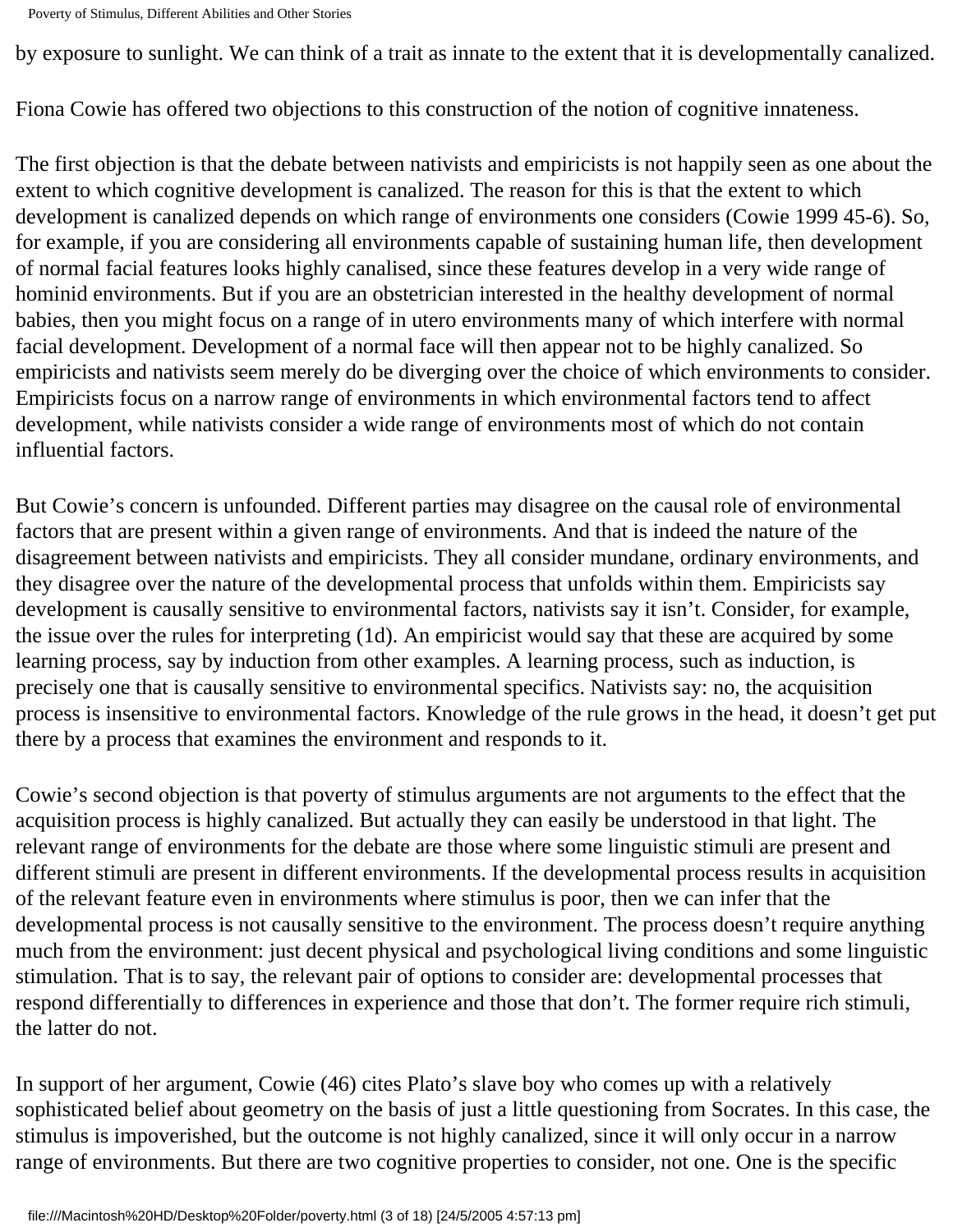Poverty of Stimulus, Different Abilities and Other Stories

geometric belief elicited from the slave boy. Its development, as Cowie says, is not highly canalised. But nor should it be considered innate. (Note also that it is acquired by a psychological process of inference, hence that it is not psychologically primitive). The second is Universal Geometry, the geometrical equivalent of Universal Grammar, (roughly speaking) whatever general knowledge of figures enabled the slave boy to deduce the geometric facts under the influence of suitable questioning. Universal Geometry is innate and its development is highly canalized.

So canalization does look like a good interpretation of nativists' informal talk of 'genetic determination' and the like.

How, then, do canalization and primitiveness relate? I think it is reasonable to hypothesise that the amongst cognitive properties development of all and only the primitives ones will be highly canalized. After all, psychological non-primitives are all acquired by psychological processes: perception, induction, abduction and the rest. And, as I said above, these processes do not canalise their outcomes: the whole point of these processes is that they are designed to be causally sensitive to environmental contingencies. It is less clear that cognitive primitives will all be canalized. There is no obvious reason to suppose that development of a primitive trait couldn't be significantly influenced by environmental factors. However I am not aware of any examples of this.

So, in sum: the notions of innateness appropriate for cognitive psychology are 1. Samuel's primitiveness and 2. Waddington's canalization. And it is reasonable to hypothesise that these are largely co-extensive.

I move on now to look at poverty of stimulus arguments, beginning with their application to knowledge of language.

## 2. What poverty of stimulus?

Poverty of stimulus arguments have held a central place in linguistics and cognitive psychology for the last thirty years or so. But they are surrounded by controversy. There is controversy about how they should be formulated and there is controversy about how powerful they are when deployed in relation to this or that or any item of knowledge.

I will begin by stating the basic form of a poverty of stimulus argument in as simple and general a way as possible along with a more specific version that applies to linguistic knowledge in particular.

## POSBASIC

For a given psychological property, P:

- a. Some significant group of cognizers have P
- b. Cognizers acquire P either via general-purpose learning mechanisms or with the aid of an innate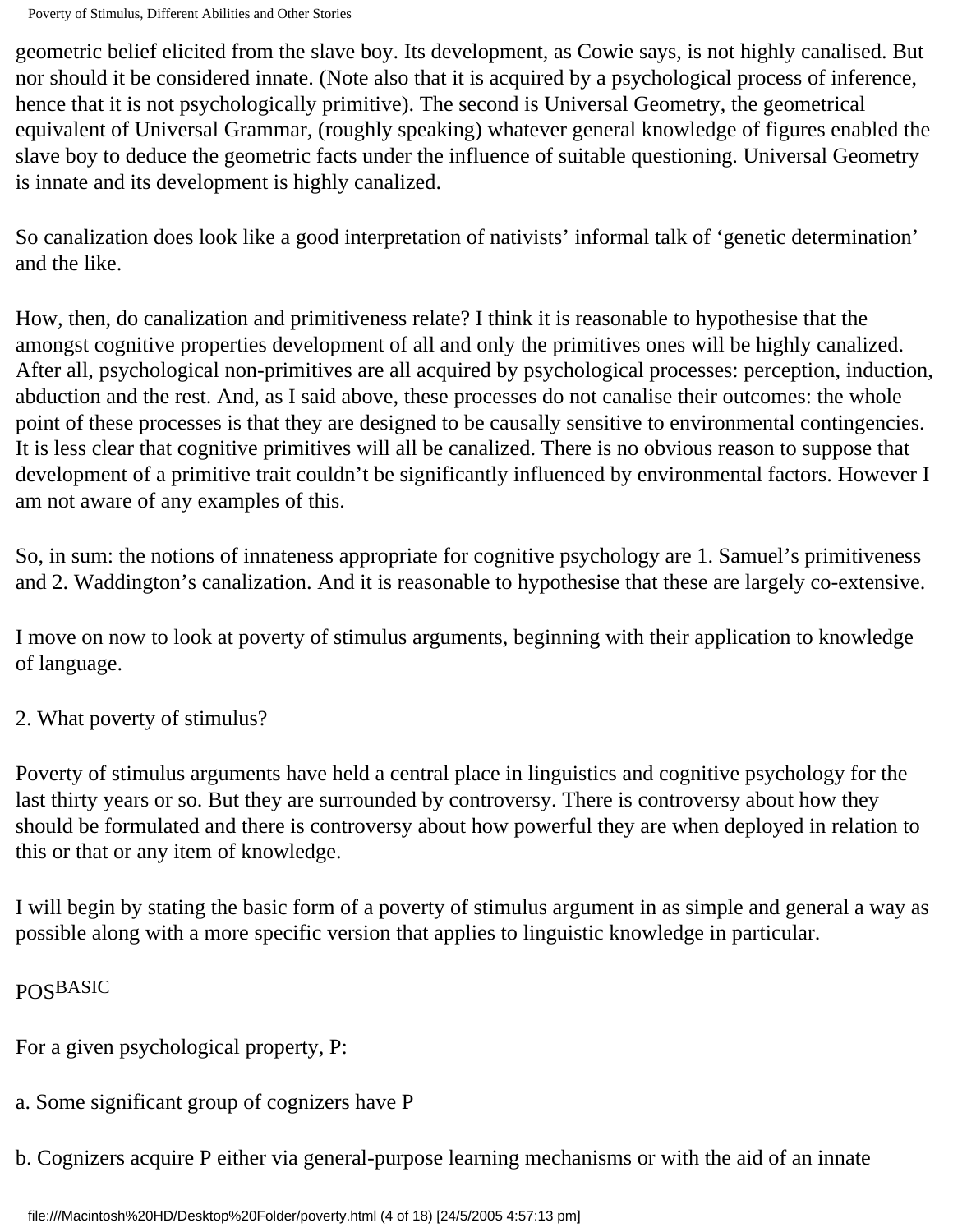Poverty of Stimulus, Different Abilities and Other Stories

domain-specific cognitive endowment.

c. Stimuli are too poor for the cognizers to acquire P by general-purpose learning methods.

so

d. Cognizers do not acquire P by general-purpose learning methods

so

e. Cognizers acquire P with the aid of a domain-specific cognitive endowment.

And for the specific case of linguistics we have:

POSLING

For a given item of syntactic knowledge, K:

a. Some significant group of children unerringly acquire K

b. Children acquire K either via general-purpose learning mechanisms or with the aid of innate domainspecific knowledge.

c. Children's stimuli are too poor to provide them with data from which they could learn K by generalpurpose learning methods.

so

d. The children do not learn K by general-purpose learning methods

so

e. The children acquire K with the aid of innate domain-specific knowledge

A few comments are in order. 'Knowledge' is used in the standard cognitive psychological sense to mean, roughly, *representational content*. There is no commitment to the view that knowledge must be explicitly represented. 'Syntactic knowledge' is used in a broad sense in which Chomsky sometimes uses it, to apply to syntactic and, possibly, what some would call 'semantic' knowledge. 'General-purpose learning methods' (also called 'empiricist' (Laurence and Margolis 2001) or 'data-driven learning'(Pullum and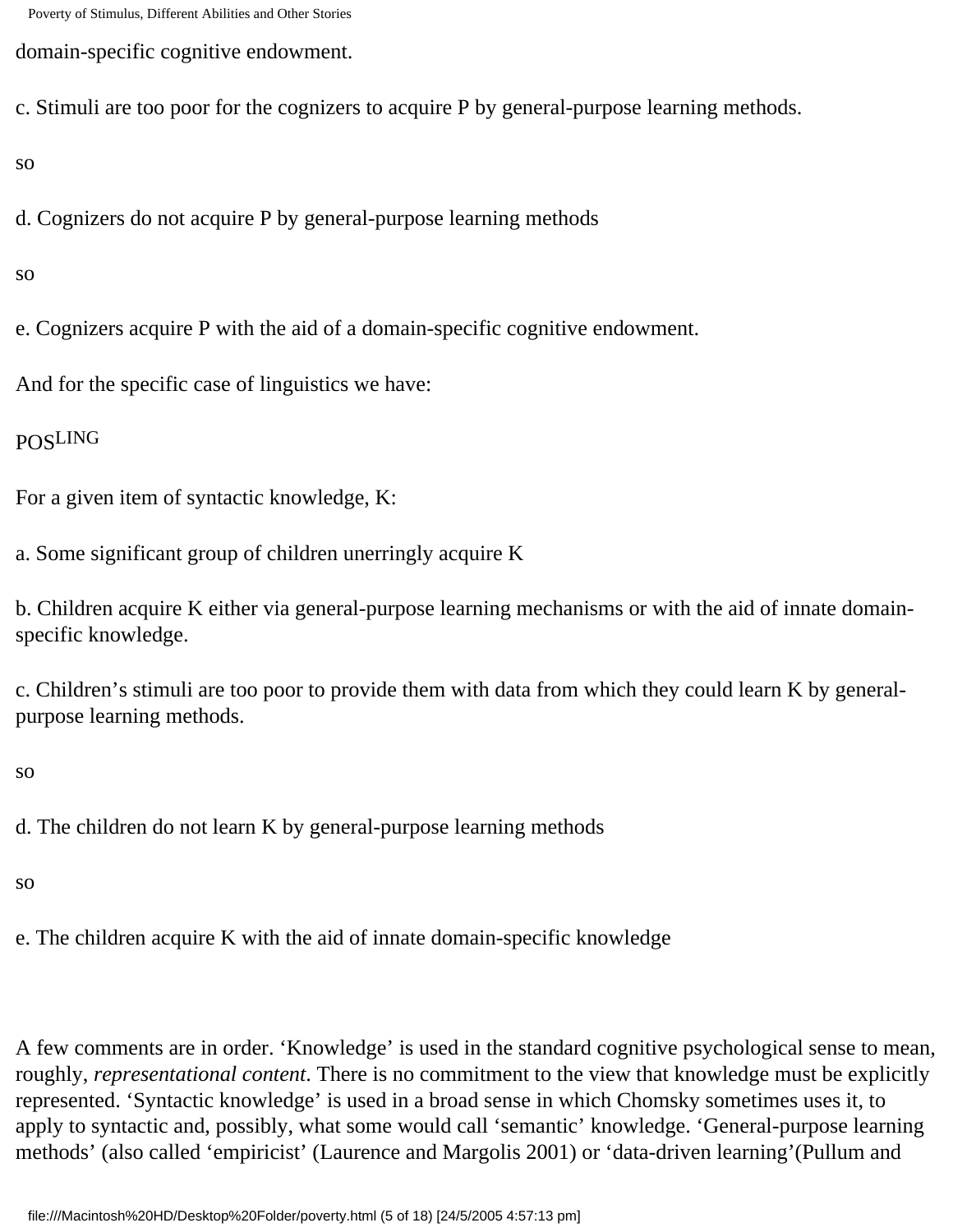```
Poverty of Stimulus, Different Abilities and Other Stories
```
Scholz 2002) covers the usual empiricist kit bag of induction, abduction and so on.

Premise b. of POSLING assumes that the innate endowment relevant to language acquisition includes some syntactic knowledge. Thus it is assumed that special-purpose learning may just combine some general-purpose method with some primitive syntactic knowledge. The argument would thus be rendered unsound by the existence of special-purpose learning mechanisms that do not deploy innate syntactic knowledge, such as learning by a PDP system with innate biases that do not realise syntactic knowledge.

Let us look at a relatively simple example, so-called 'Binding Principle (A)'.

Please consider (1):

(1) Ann wanted Mary to shake hands with herself

Speakers typically take this to mean that Ann wanted Mary to shake hands with Mary. They do not take it to mean that Ann wanted Mary to shake hands with Ann, although the latter interpretation would usually be more plausible on pragmatic grounds. A plausible explanation of the rules determining these constraints on interpretation goes like as follows. The underlying syntactic form of (1) is (2):

(2) Ann<sub>j</sub> wanted Mary<sub>k</sub> to shake hands with herself<sub>k</sub>

The subscripts are real but hidden elements of the sentence. Co-indexed expressions stand in a syntactic relation called 'binding': the pronoun 'herself' is bound by the name 'Mary'. And they determine referential possibilities for the pronoun: co-indexed expressions must co-refer. The reason that 'Ann' and 'herself' cannot be co-indexed is that there is too much linguistic material between them. The notion of 'too much linguistic material' can be made precise, and is relatively technical and complicated.

Binding Principle (A) informally specifies this rule governing the binding of reflexives:

(A) Reflexives must be locally bound.

The explanation of why adults interpret sentences like (1) the way they do is that they tacitly know Binding Principle (A). And children are like adults in respect of how they interpret sentences like (A). They never make mistakes about the interpretation of reflexives in such contexts. So it appears that they unerringly acquire Binding Principle (A).

There are examples of more complex and sophisticated syntactic rules that children appear to be following, such as "negative polarity items are licensed in downward-entailing environments". But there is no need for me to articulate any here. (See e.g. Pietroski and Crain (2002) for examples). And the more complicated and sophisticated k is, the more compelling POSLING gets.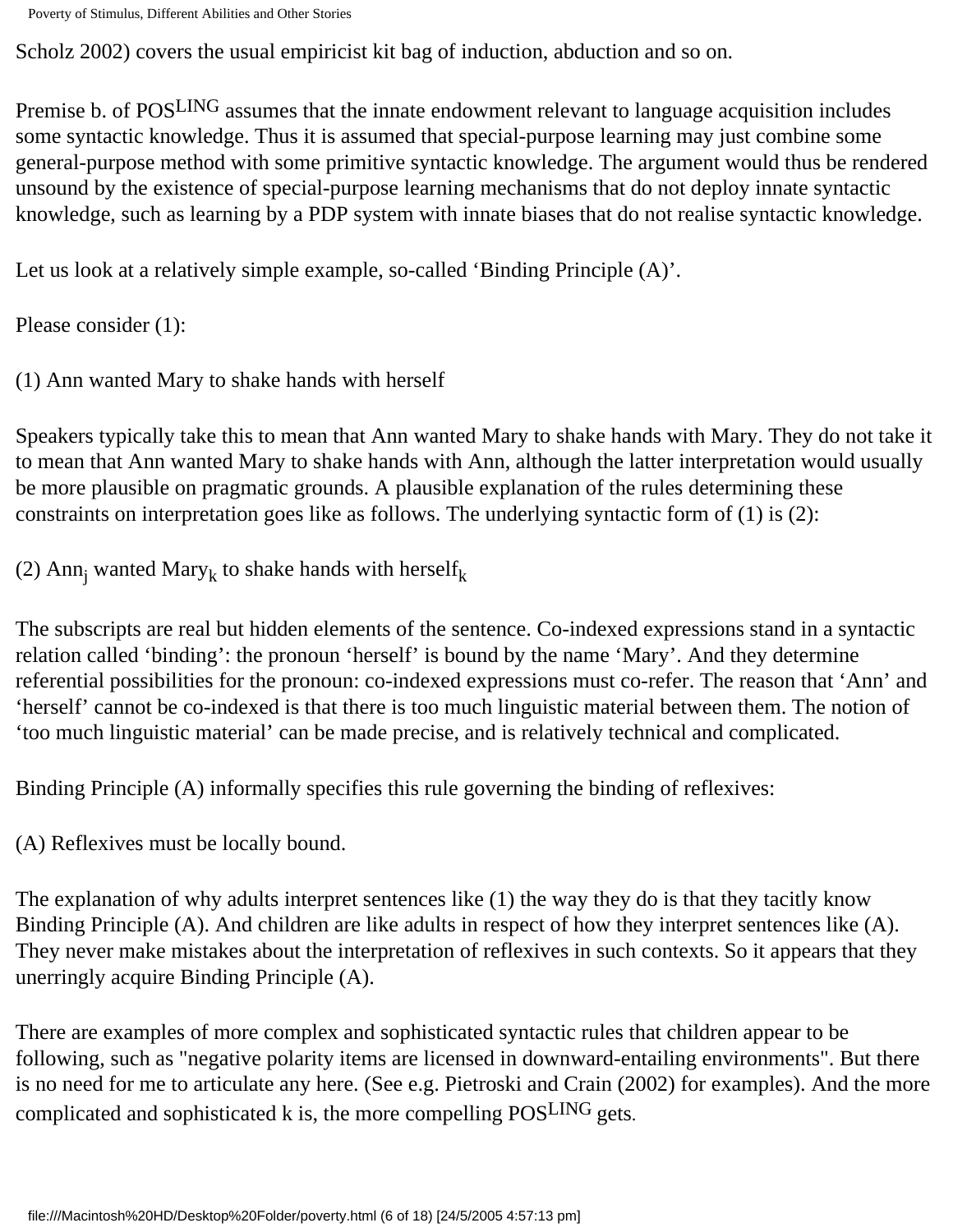Let us now return to POSLING and the crucial premise c: "Children's stimuli are too poor to provide them with data from which from which they could learn K by general-purpose learning methods". Premise c is supported by the following three considerations.

The first supporting consideration just brings out the point of the inclusion of the term "unerringly" in premise a. One would expect a general-purpose learning mechanism to err as it acquired an item of knowledge such as Binding Principle (A). That is to say if children were learning binding principle say by induction or abduction we would expect a reasonable percentage of them to get it wrong before getting it right. But that is not what we find.

The second supporting consideration is that we can easily describe alternative sets of grammatical rules that are consistent with the linguistic data available to children and that are a priori as just as plausible as the actual rules of Universal Grammar, but that children never come up with. For example, we can describe a language in which all pronouns have their reference pragmatically determined, and that has a loose, ceteris paribus conventional implicature to the effect that reflexives should be used to co-refer with nearby subjects.

The third supporting consideration is that we can use linguists as a crude measure of the difficulty of learning syntactic rules using general-purpose methods.

Linguists have access to lots of secondary linguistic data that assists them with their inquiries: data from different languages, data concerning childrens' patterns of acquisition, data from neural deficits and so on. And linguists work in groups. They can read each others' books and articles. And yet each child, working alone, tacitly knows far more about the rules of Universal Grammar than does any linguist.

A possible empiricist counter to this last point would be that although linguists deploy general-purpose learning mechanisms, they do not deploy the same ones that children do. For example, an empiricist might claim that language is acquired by a parallel distributed processing network that in effect does sophisticated and subtle statistical analysis. Since linguists are not using the same method, their relative ignorance is irrelevant. On the other hand some relatively empiricist psychologists argue that children's acquisition mechanisms use just the same sorts of statistical analysis as scientists' (See Shultz and Gopnik 2004). This counter would obviously not be open to them.

There is a further point to be made in favour of POS<sup>LING</sup>. The conclusion of the argument is corroborated by the empirical research that nativist linguists have carried out. There are detailed proposals about some of the properties of Universal Grammar that address a wide array of data with precision and in detail, including data concerning patterns of acquisition linguistic universals and deficit data. A cogent empiricist counter would require a similarly detailed and well-supported theory. We are still waiting

I conclude that POSLING is in very good shape.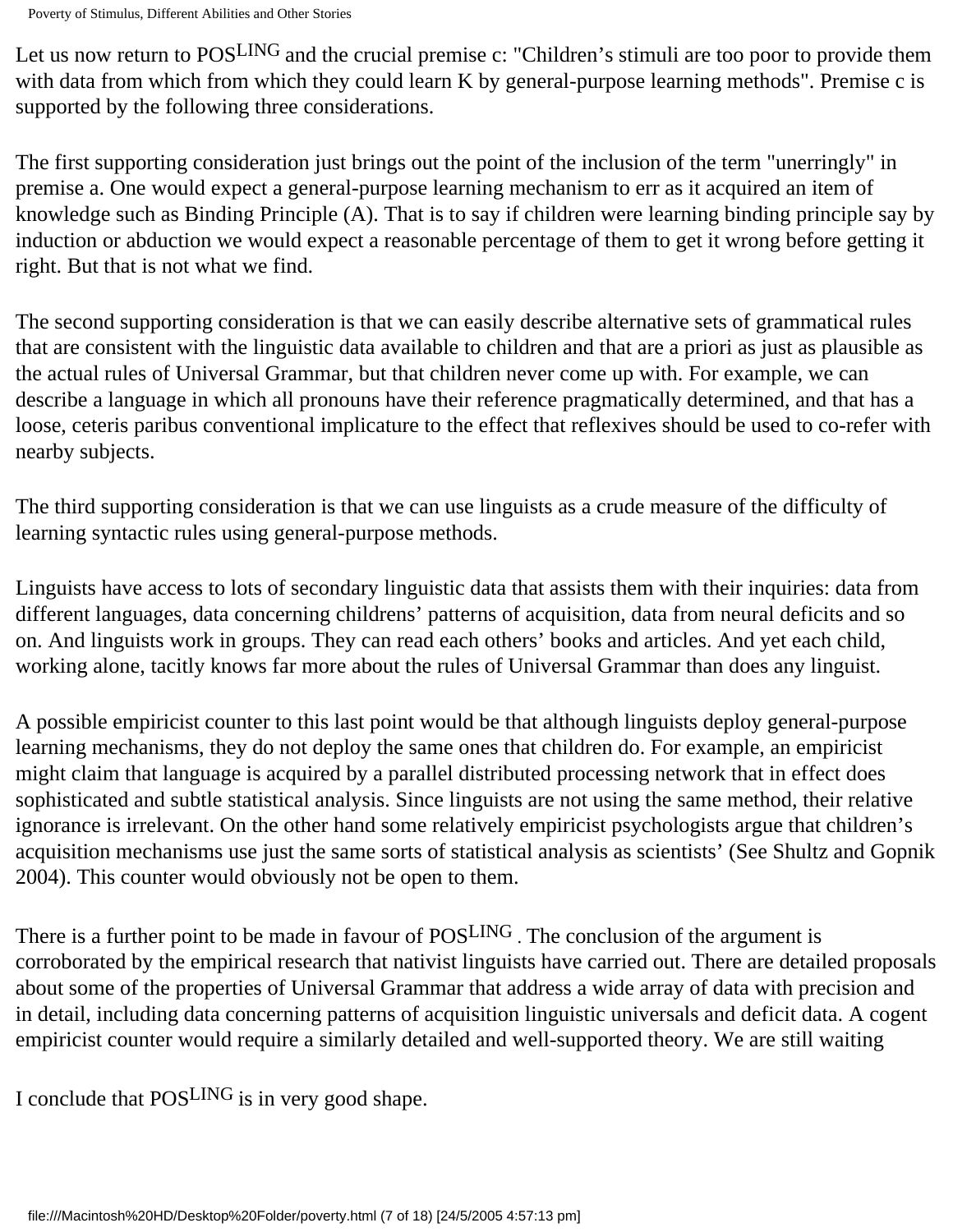#### *2.1 The Evidence for Linguistic Nativism Stands Up*

There are of course many arguments for nativism in linguistics other than poverty of stimulus. I shall mention just two, which I take to be the most compelling.

The first is the argument from Creoles and sign languages. Creoles and certain sign languages developed by individuals or groups have been found to conform to the same grammatical principles as other natural languages (ref Pinker).

Cowie floats two possible empiricist accounts of these data (although she places little confidence in them). The first suggestion is that people develop languages that way because it facilitates communication. There are at least two problems with that proposal. First, the idea that rules of natural language are particularly well suited for facilitating communication is really very implausible. One of the striking points about universal grammar is precisely that it seems arbitrary from the point of view of communicative efficiency. But even if it is true that grammars conforming to UG are very efficient communication systems, they are surely not the only ones. Thus languages that do not conform to UG such as languages based on formal logic - can be just as good. So even given the idea that people home in on efficient systems when they develop natural languages, one still needs to explain why they home on those conforming to UG rather than alternatives.

The second problem is deeper. The question is: what cognitive resources are required to get from the available input plus a desire to communicate efficiently to a language designed according to UG? Even if human languages are maximally efficient for communication, that does not begin to explain why we invent them. What kind of general-purpose language *designer* would come up with the weird and wonderful rules of Universal Grammar? Empiricists have a hard enough time explaining how a generalpurpose learning mechanism could come up with UG, even given as input a language conforming to UG. The task of coming up with one without such input is monumental.

Cowie's second response is: people 'just aren't 100% accurate when they learn languages... sometimes they add structure'. But that suggestion does not even address the issue. The question is: why do people add that particular structure, when there are infinitely many other ones that they might equally have added. If it was just a question of inaccuracy, you'd predict that different new languages would have different structures from one another and from old ones.

The second most compelling area of evidence comes from dissociations. In particular, there are cases of subjects whose only cognitive impairment is linguistic. Acquired aphasias are the best cases. Here, a subject can have very severe – sometimes total – lack of syntactic abilities, yet be normal in other cognitive domains (for example the subject SA, studied by Rosemary Varley and her collaborators; see e.g. Varley 1998). Cowie dismisses these cases as irrelevant, in that they do not tell us how the aphasic subjects acquired their languages before they lost them. But they are directly relevant, since we can ask: why can't these subjects relearn language? They can learn other things. If there are such things as generalpurpose learning systems, then these subjects have them. But they cannot learn language. Thus, whatever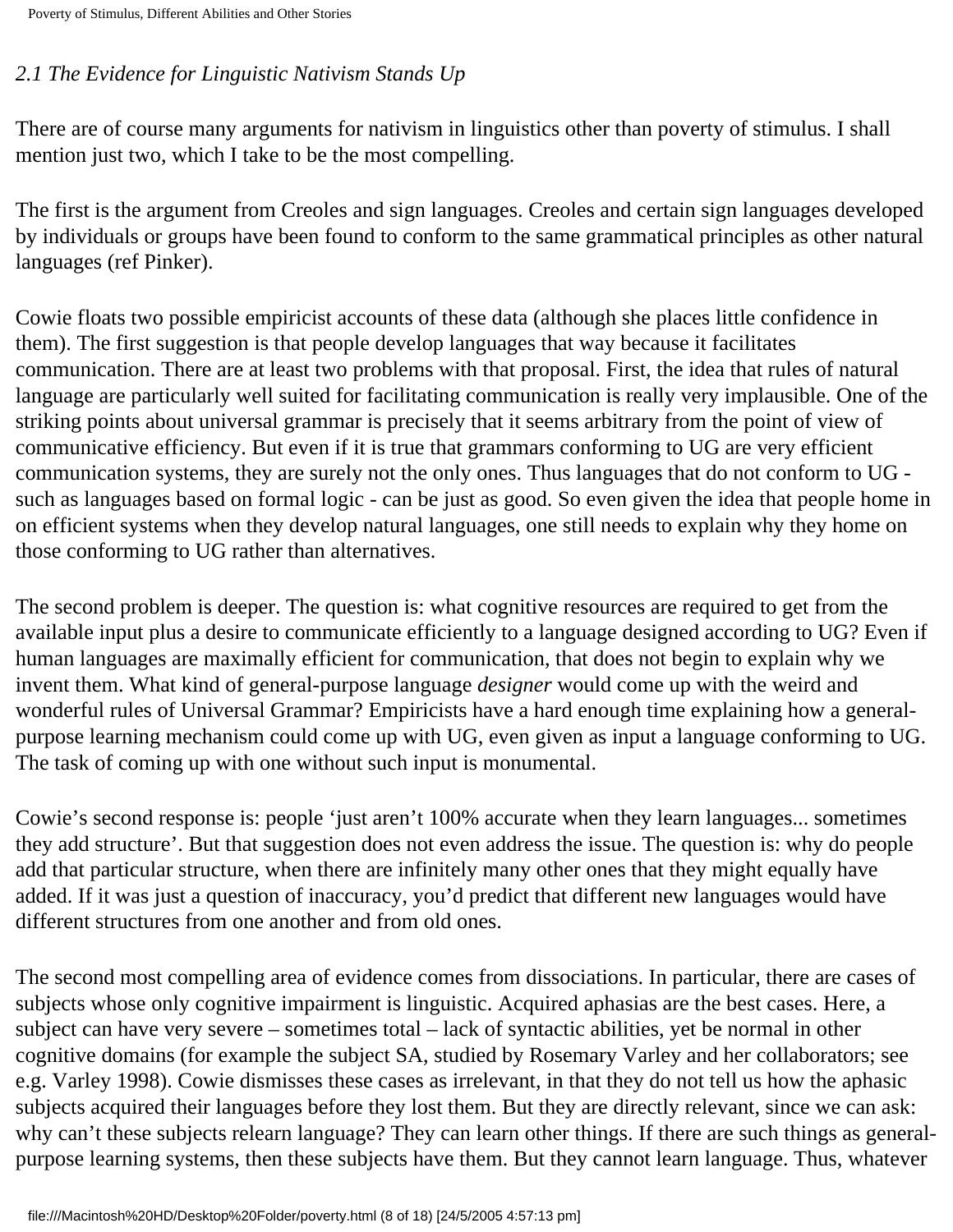Poverty of Stimulus, Different Abilities and Other Stories

it is that enables children to learn language is domain-specific.

There are also cases of developmental dissociations, in particular so-called 'Specific Language Impairment'. Cowie doubts the relevance of SLI because it is a heterogeneous and controversial category. That it is. Nevertheless there is a particular sub-group of individuals with SLI who have normal (or superior) cognitive profiles but severe specific syntactic impairments, so-called "G-SLI". The number of these subjects is estimated to be 3-6 per 1000. (van der Lely and Stollwerck. See also van der Lely, et al. (2004) and van der Lely et. al., (1998) for compelling evidence that G-SLI is a language-specific impairment).

# 3. Folk Psychology

By 'folk psychology' ('FP') I mean knowledge of the body of principles by which normal human beings understand humans and other minded systems; principles for explaining how psychological states (desires, beliefs, emotions etc.) are acquired, and how psychological states interact to explain actions. The idea that folk psychology is a good candidate for poverty of stimulus arguments is mentioned reasonably often. But the argument is rarely formulated and has never been spelled out in any detail (as far as I know).

What are the prospects of a compelling argument? As soon as the question is posed, an important difference between language and FP becomes salient. In the case of language, it is reasonably clear what it is that nativists claim to be innate: viz. at least, knowledge of syntactic principles (concerning tree structures and relations defined over them) rich enough to include or yield as consequences rules like Binding Principle (A) and many others that can be found in linguistics journals. There is nothing analogous for the case of FP. There is no paradigm candidate for the purported innate endowment.

So let me first address that difficulty by laying out a spectrum of possible views. I take it that all parties can agree that mature FP consists in (roughly speaking) possession of a system of concepts or representations such as *belief*, *desire*, *fear*, *hope* etc. and the capacity to deploy these concepts in explanations and predictions of action. But there are a variety of different positions one might reasonably take with respect to the question of which aspects of FP are innate, which I have appropriately labelled in terms of Indian dishes. The strength of the dish corresponds to the strength of the position.

(1) Nativism Tindaloo Balti : a sophisticated folk theory plus dedicated performance systems.

This was the position briefly defended in Segal (1995) and roughly corresponds to Chomsky's position in relation to language.

(2) Nativism Tindaloo: one or more sophisticated classical computers, with explicit representations of FP concepts.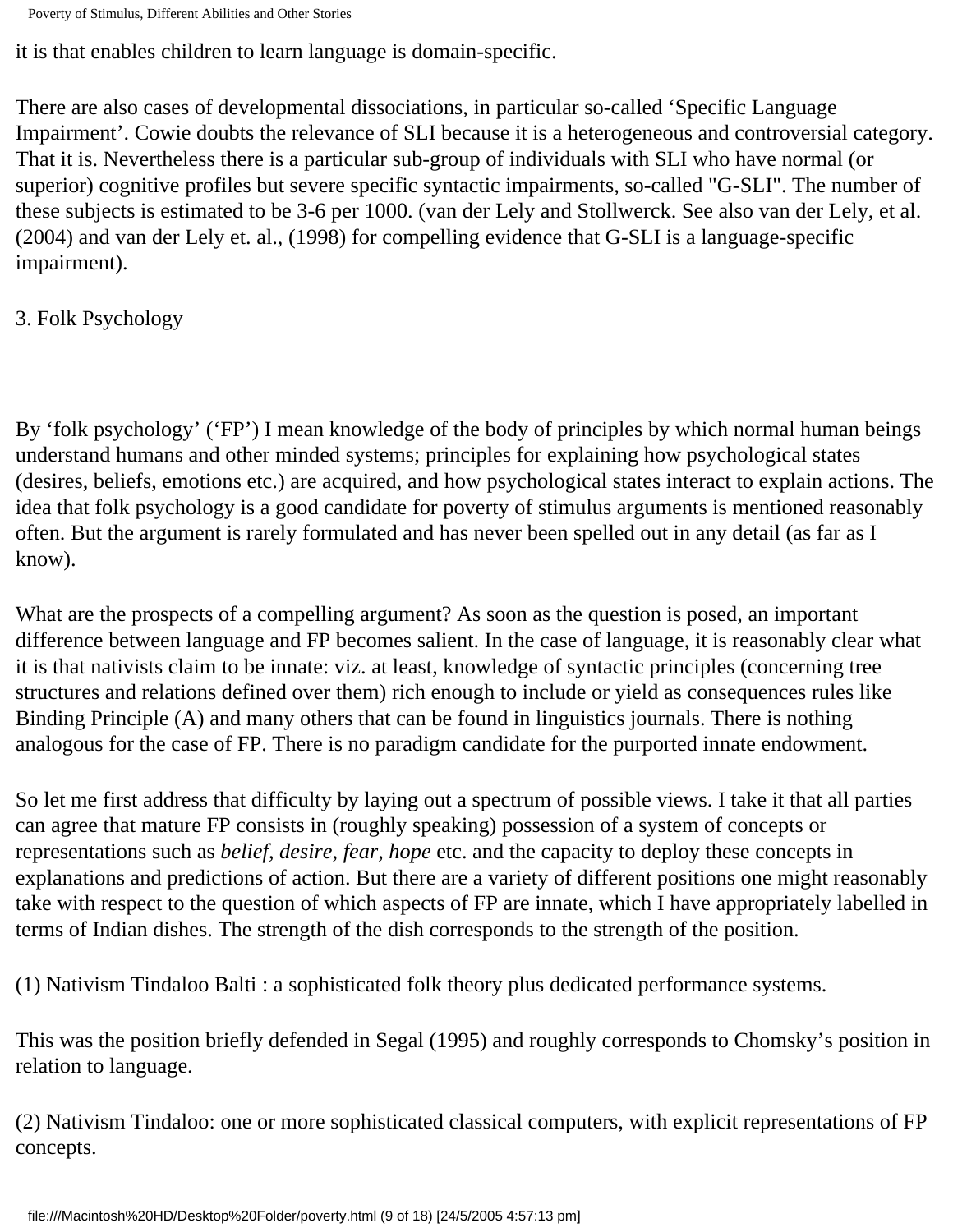This position is just as strong as Nativism Vindaloo Balti, but is prepared in a different way. It is defended by Leslie (1994) Fodor (1987) and Baron-Cohen (1994).

(3) Nativism Vindaloo: at least some of the core concepts of FP along with dedicated performance systems.

This view is consistent with that of Nicholls and Stich (2003).

(4) Nativism Korma: recognizably FP precursor concepts along with general-purpose learning mechanisms.

The idea would be that there is some domain-specific conceptual FP endowment, but that the developmental process after birth involves general-purpose learning mechanisms, such as abduction. Wellman (ref)? Perner (ref)?

(5) Empiricism Thali: various relatively low-level mind-reading systems are innate, such as: emotion detectors, intentionality detectors, eye-direction detectors, action-parsers and, imitation (co-ordinating infants' own emotions and kinaesthetic sensations with expressions and gestures of others) along with general-purpose learning mechanisms.

What are the prospects for running a compelling poverty of stimulus argument in favour of one of the strong nativist positions gestured at above (let's call it a 'POS<sup>FP'</sup>)? The basic thought behind a POS<sup>FP</sup> is simply that FP concepts or representations are far too sophisticated to be acquired by general-purpose learning mechanisms, given the available stimuli. FP concepts are concepts of states with representational content and causal powers such that the latter can be predicted from the former. A general-purpose learning mechanism could never come up with concepts/representations like that on the basis of exposure to moving bodies – even with the help provided by the apparatus of Empiricism Thali. That's the basic nativist thought. And the basic empiricist counter is: 'oh yes it could'.

There is a problem with constructing a compelling POS<sup>FP</sup>: almost none of the supporting considerations that apply in the case of POSLING apply here.

The first supporting point in the case of language was that if general-purpose learning mechanisms acquired knowledge of syntactic rules, they would do so erringly. In the case of language, we have evidence that many rules, such as Binding Principle (A), are acquired unerringly. There appears to be no analogue in the case of FP. There is no known range of specific FP judgements that kids get right and right first time that would lead us to posit that some specific pieces of FP knowledge had to be there from the start.

The second supporting point was that is easy to envisage alternative sets of syntactic rules that are consistent with the primary linguistic data, so we can pose the question of why children never hit on those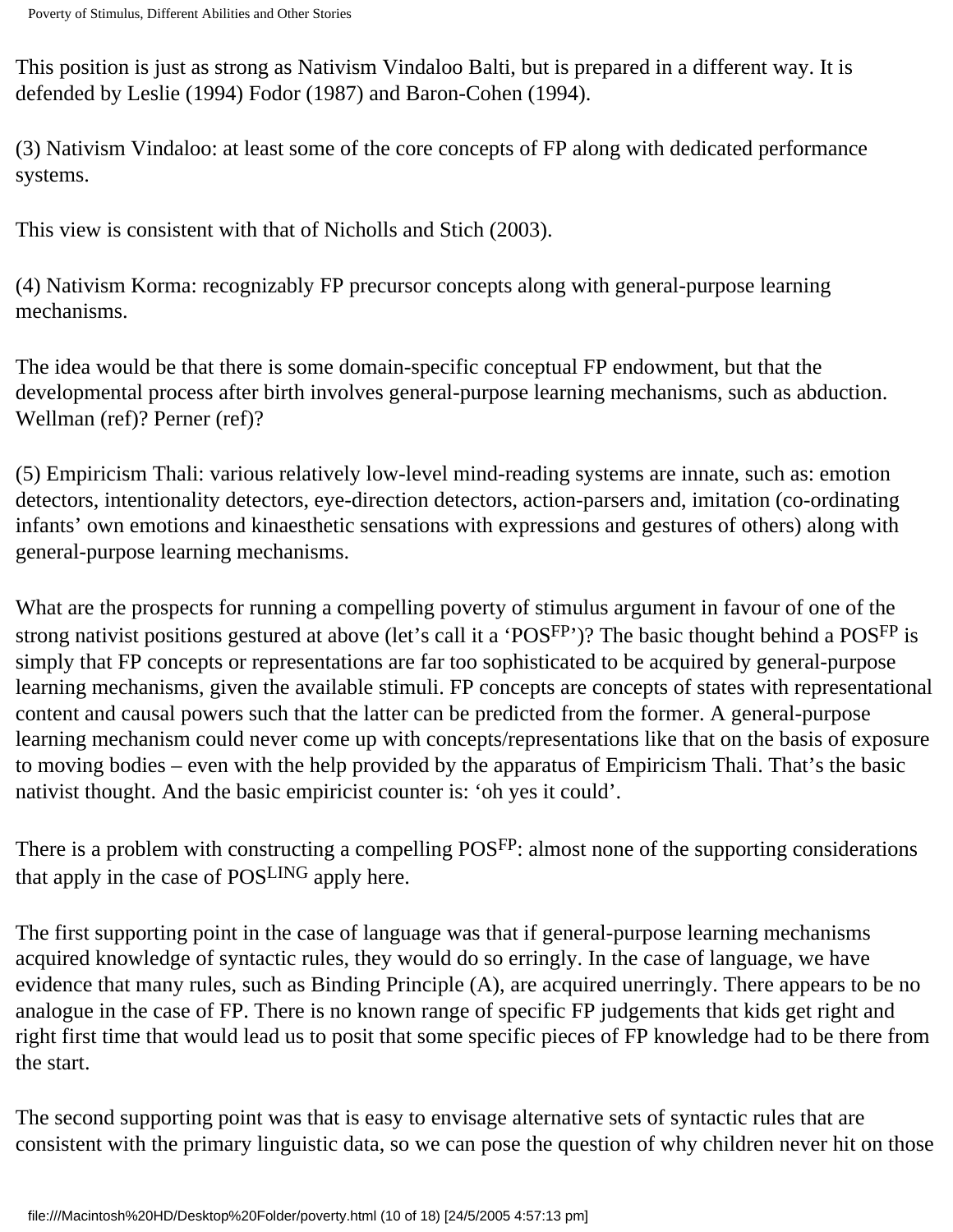but always hit on UG. There is no analogous point to be made in relation to FP. Children could become associationists but that's about the only known alternative. It is a striking and often-noted fact that theory theorists have failed to specify in any great detail what the contents of children's and adults' tacit theory of mind are.

The third point of support was that we can use linguists as a crude measure of the difficulty of acquiring syntactic knowledge given the available stimulus. Here there is a rough analogue in the case of FP, but only if it is agreed that FP is a theory. So the point has some polemical force against for example Gopnik, who does hold such a view. According to Gopnik (e.g. Gopnik and Wellman 1992, Schultz and Gopnik 2004) the theory is simple enough for three-year-olds to be able infer it from the stimuli available to them. But if that's the case then one would have thought that highly intelligent and knowledgeable psychologists and philosophers who have access not only to the data available to the children, but to the children themselves, ought to be able to figure out what the theory is. But we haven't.

The fourth point of support was that the conclusion of POSLING is corroborated by empirical research in linguistics. There is no serious corroborative research in the case of FP. That is to say, there is no proposal about the nature of Universal Folk Psychology that addresses a wide array of data in detail and with precision.

It thus appears that while the crude thought that would motivate a POSFP seems compelling to many, it could be difficult to come up with an argument that carries polemical force.

There is, however, at least one feature of FP that bolsters the idea of a good POS<sup>FP</sup>. There is good evidence from anthropology and developmental psychology that FP is profoundly dualist. FP portrays minds as immaterial entities, entities not subject to physical laws. From anthropology we learn that that among the folk (those not trained in philosophy or science) belief in spirits that can be disembodied is universal (Boyer (2003)). And there is evidence from developmental psychology that children are born dualists: they do not expect people to be subject to physical laws (Bloom (2004), Kuhlmeier et. al. (2004) ).It seems to me that no general-purpose learning mechanism would come up with such a bizarre account of the explanation of behaviour: that the mechanism that underlies human behaviour, the locus of thoughts and feelings, is an immaterial soul. We would not have arrived at that belief were we not born with it.

I am tentatively inclined to suggest that the idea that we are born dualists is also supported by the stubbornness of dualism. Philosophers and others whose official academic view is one or other form of physicalism, remain the in the grip of folk dualism. That is to say, we come to the explicit belief that in fact mental properties are properties of material objects, such as brains. And yet we continue in our lay thinking to portray minds as immaterial. We can't shake off the idea that really we are ghostly inhabitants of our bodies who could exist perfectly well in their absence. It may be that the reason we cannot shake of our dualistic way of thinking is because it is innate and modular.

Whatever the prospects for POS<sup>FP</sup>, there is a considerable difficulty for the more empiricist positions that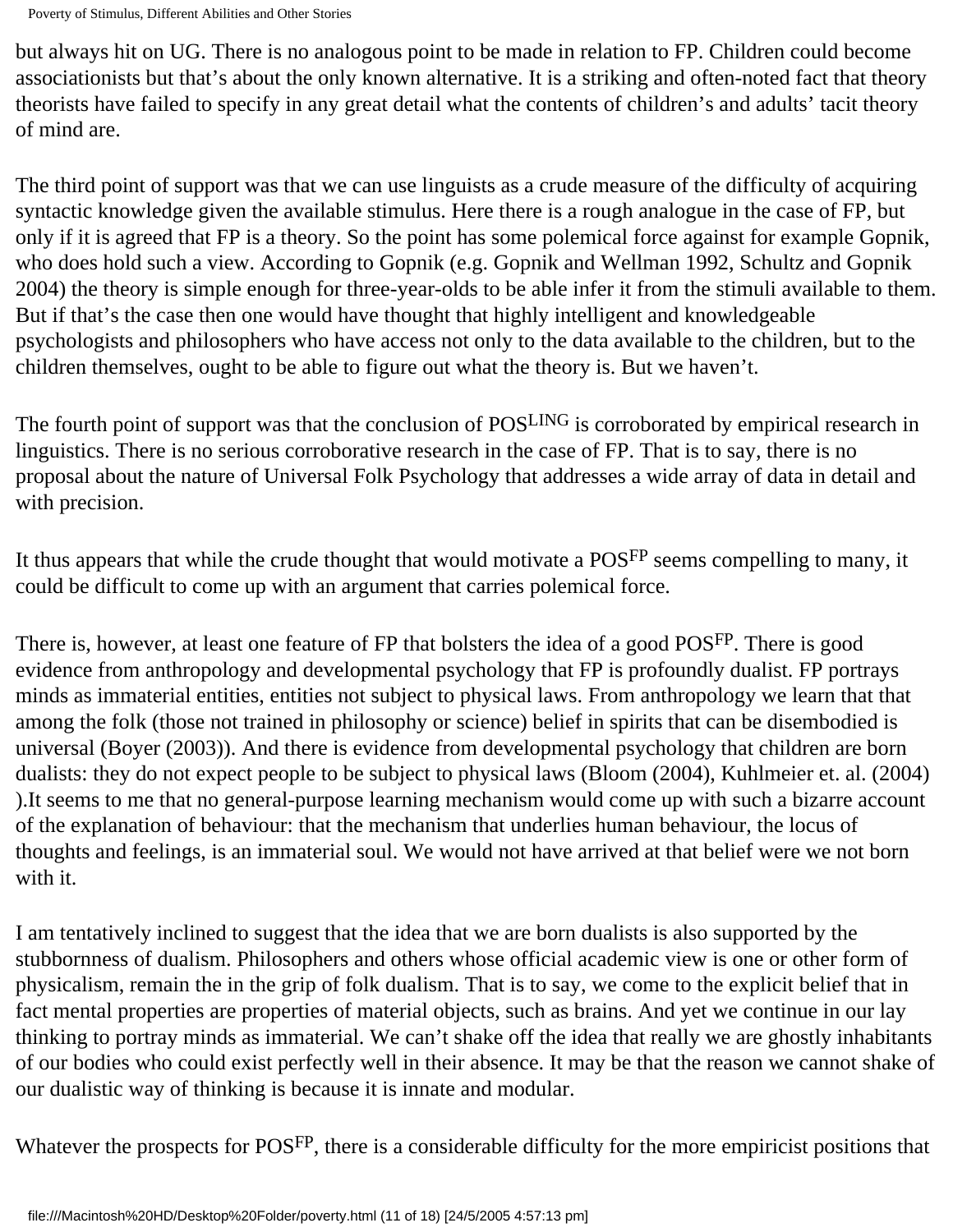Poverty of Stimulus, Different Abilities and Other Stories

I gestured at above: autism. High-functioning subjects with autism or Asperger's Syndrome can be very good at learning anything other than FP. Their general-purpose learning mechanisms are intact. And yet they have tremendous difficulties learning bits of FP and they never get as good it as a normal ten-yearold. There are autistic subjects who do well on false belief tasks, and who have a decent grasp of basic belief-desire psychology. But even they show significant impairments in psychological understanding. It is not just that they remain impaired in respect of perceptual aspects of mind-reading, such as eyereading. They remain impaired in respect of very cognitive aspects of mind-reading. For example, Baron-Cohen et. al. (1999) studied three very high-functioning subjects with Asperger's Syndrome and all three of them state that they really have very little idea how even to begin to understand people. They find social situations largely unfathomable, and often lack understanding of how their behaviour will be perceived by others. Such understanding of social matters as they do have appears to have been learnt largely piecemeal, often simply by their having been told. What appears to be lacking is knowledge of a theoretical and abstract sort, knowledge that a general-purpose learning system ought to be able to acquire by diligent study of human behaviour.

The proponent of Empiricism Thali would either have to endeavour to explain autism in terms of a deficit in one or more of the Thali dished or appeal to attempts to explain autism in terms of a non-FP deficit, such as weak central coherence or executive function disorder. But neither of these lines is promising. I begin with the former.

The problem with the first option is that it looks incapable of accounting for the persistent nature of cognitive mind-reading anomalies in autism. If all that an autistic child were missing were low-level mindreading systems then we should predict that they would be delayed in acquisition of FP, but would end up with normal cognitive FP abilities. FP is abstract and theoretical in nature. The information that normal individuals acquire from low-level components of the mind-reading system should not be required for learning FP. If FP were normally acquired by general-purpose methods, then high-functioning autistic individuals ought to be able to get round their lack of input from low-level mind-reading apparatus and catch up. But they do not.

Let us consider some data from Happe (1994). Here is a story in which someone utters a falsehood. You have to figure out why.

Katie and Emma are playing in the house. Emma picks up a banana from the fruit bowl and holds it up to her ear. She says to Katie: 'Look, this banana is a telephone'.

Why does Emma say this?

Happe presented this and similar tasks autistic individuals who passed 1<sup>st</sup> and 2<sup>nd</sup> order mind-reading tests. These subjects were in the normal IQ range and all but one were over 16. They did not do too badly on the tests, failing on average about one out of eight. But they did do significantly worse than normal adults. Now consider an incorrect reply to the question about Emma that was offered by one autistic subject: "She wanted to fool her."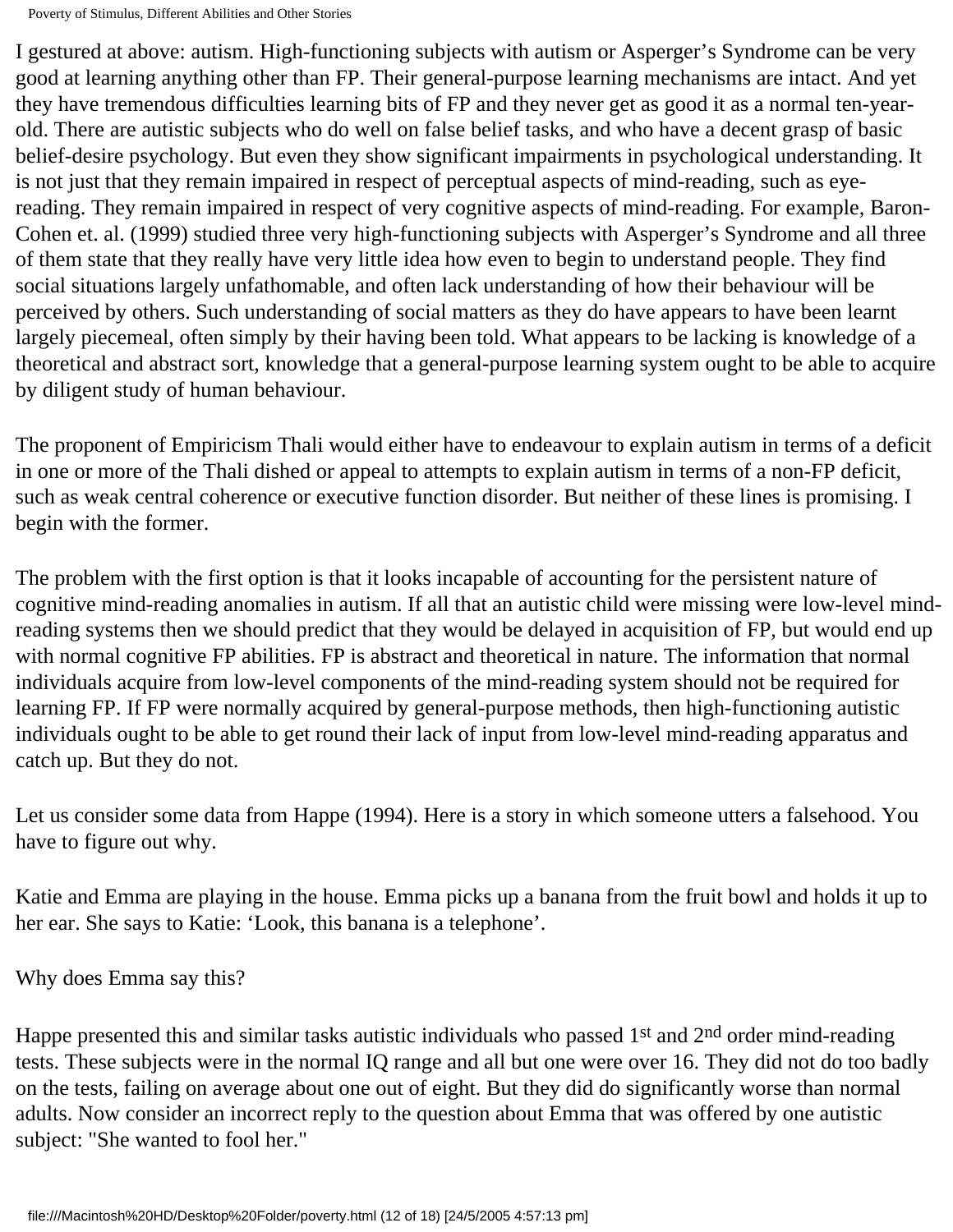To explain Emma's saying that the banana is a telephone, one has to have some sort of concept of playing. Even if one sees no point in playing and never oneself indulges in play, it should not be very hard to learn the word "playing" denotes an activity that often involves sayings that are not true. Nor should it be particularly hard to remember this and be inclined to explain Emma's utterance by saying: "she is playing" or "she is pretending" or something similar. It should be possible to acquire such a concept just by observing people: watching them, listening to them. One does not need dedicated mindreading apparatus, such as eye-direction or affect detectors for that. To fail to come up with the right explanation of Emma's utterance is to fail a rather simple cognitive task.

The explanation offered by the autistic subject tells the same story. It is obviously very unlikely that Emma would try to fool Katie into thinking that the banana is a telephone. This is because a banana looks nothing like a telephone and so it is very unlikely that Emma would succeed in fooling Katie. It is very likely that Emma herself would know this. Ceteris paribus, people don't attempt actions that they think are going to fail. So it is very unlikely that Emma would try to fool Katie in this manner. Again the conceptual repertoire required to work this out is the sort that could be acquired by a student of human behaviour. No special information of the sort provided by low-level mind-reading systems should be required.

I cannot at this point offer a knockdown argument for the conclusion that a Thali deficit could not account for autism. For one thing we do not yet have much data concerning which low-level systems are impaired in autistic subjects. But prospects for a Thali account of autism look bleak.

I move on now to consider the prospects for a weak central coherence (Frith and Happe 1994, roughly a 'can't-see-the-wood-for-the-trees' problem) or executive function (Russell ed. ref, an inability to suppress a prepotent response) account of autism.

#### 3.1 Executive Function and Central Coherence

Nativists have made a number of objections to weak central coherence and executive function accounts. (See Baron-Cohen and Swettenham (1997) for a fairly thorough overview). In my view, at least three are cogent.

The first is that some very high-functioning individuals with Asperger's Syndrome show superior abilities in respect of Tower of Hanoi (one of the chief tests of executive function and central coherence) while failing a mindreading task that involves inferring a subject's mental state from their eyes (Baron-Cohen et. al. 1999). Only three individuals have been tested and shown to exhibit this profile. But they do appear to be clear cases of strong executive function and central coherence combined with weak mindreading.

The second is that autism involves deficits in rather basic mindreading tasks that appear not to tap executive function and central coherence, such as eye-reading and social-referencing.

The third requires some discussion. Leslie and Thaiss (1992) tested autistic subjects on the following out-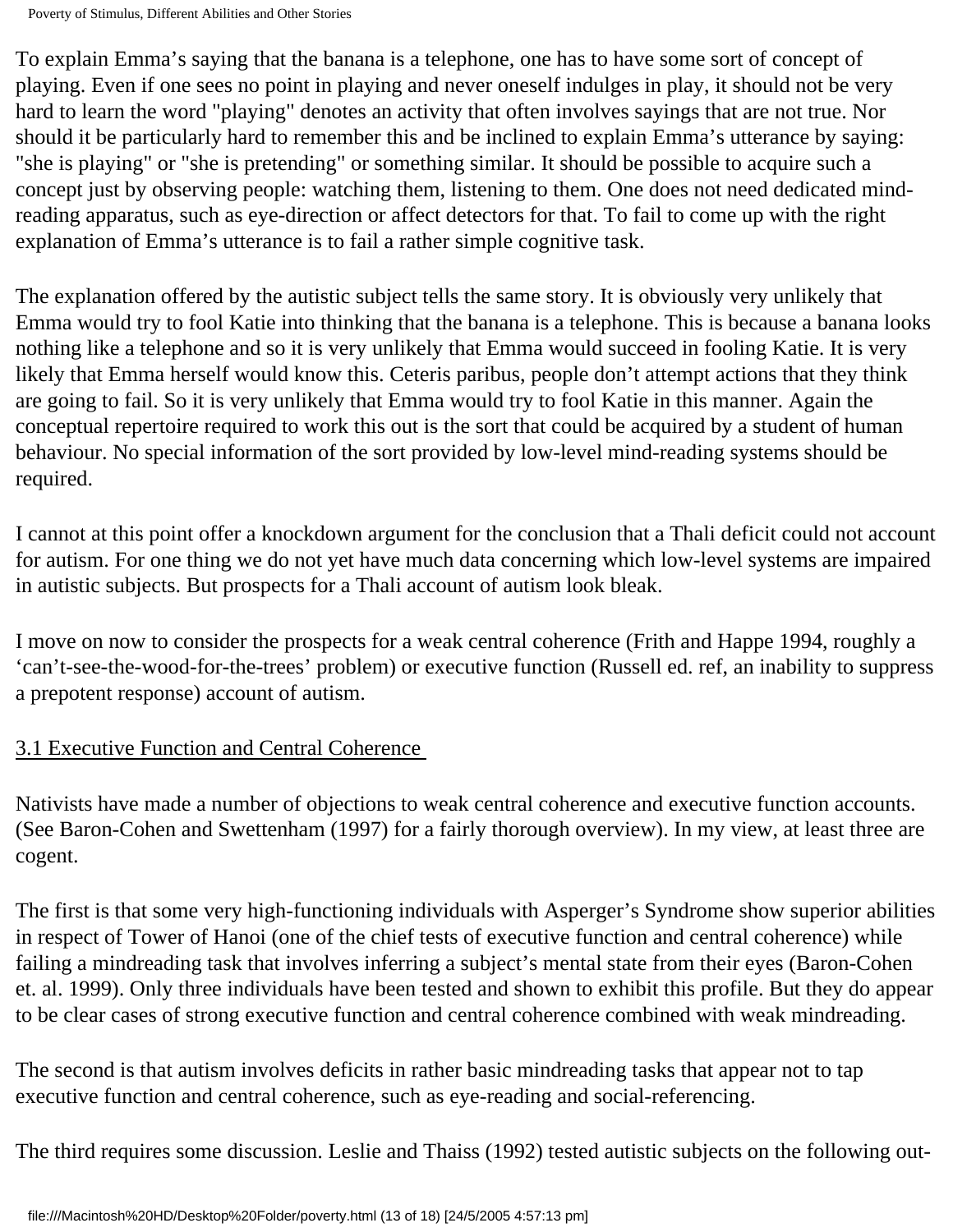Poverty of Stimulus, Different Abilities and Other Stories

of-date photograph task. Subjects are familiarised with a camera and its functions. They then witness a photograph being taken of a toy animal on a chair. While the photo is developing, the subject sees the animal being moved to a bed. The subjects are then asked what the photograph will show. Autistic subjects did well on this task (better even than normal subjects) correctly answering that the photo would show the animal on the chair. This task appears to require the same resources of executive function and central coherence as a standard Sally-Anne task.

However, Jim Russell (Russell ed. 294) has argued that the photograph task in fact places lighter demands on executive function than does the Sally-Anne task:

when the test question [in the photo task] is asked the subject is faced with two representations: a threedimensional representation (e.g. of a girl in a yellow dress - a doll) and a two-dimensional representation (e.g. a picture of a doll in a red dress). Is a three-dimensional representation more cognitively salient than a two-dimensional one? Possibly. But is the difference in salience as great as that between my true belief and another's false belief...?

Russell et. al. (1999) then developed a variant of the photo task designed to bring the level of executive difficulty into line with Sally-Anne. In their scenario, they use a coloured backdrop against which objects can be photographed. Subjects are familiarised with the camera, and witness a photo being taken of an object in front of the screen. They get to see the developed picture. In the task, a photograph is taken of the blank screen with no object in front of it. While the picture is developing, a Barbie doll is placed in front of the screen. Children are then asked what the photo will show. Autistic subjects did not cope well with this more demanding task, and indeed fared substantially worse than matched controls with moderate learning difficulties (MLD).

It seems to me that Russell's account of the contrast between a Sally-Anne task and the original false photo tasks (from Leekham and Perner (1991), Leslie and Thaiss (1992)) is incorrect. Firstly, in keeping track of the Sally-Anne story, no issue arises about the relative salience of my true belief and Sally's false one. What is salient to me is not my belief about the location of the chocolate. Rather it is the worldly situation of the chocolate's being in the cupboard. That is more salient than the past situation of the chocolate's being in the drawer. Secondly, it is misleading to talk of a comparison of salience between a three-dimensional representation (a doll in a yellow dress or a toy on a toy chair) and a two-dimensional one. The dimensionality is irrelevant. What is relevant is that the subject cannot see and never has seen the front of the photograph. What you can see is more salient than what you cannot see and have never seen. Seeing the back of the photograph is no more help than seeing Sally's head, when it comes to attending to the past situation or the content of a representation.

The executive demands are just the same in the Sally-Anne and the original photo tasks. In all cases, to succeed one has to retain in memory the original situation (Sally puts the chocolate in the drawer, the animal is on a chair), recall the relevant relation between the original situation and the representer (Sally, the camera), while the situation alters before your eyes and attend to the recollected situation when answering a question about the content of a representation.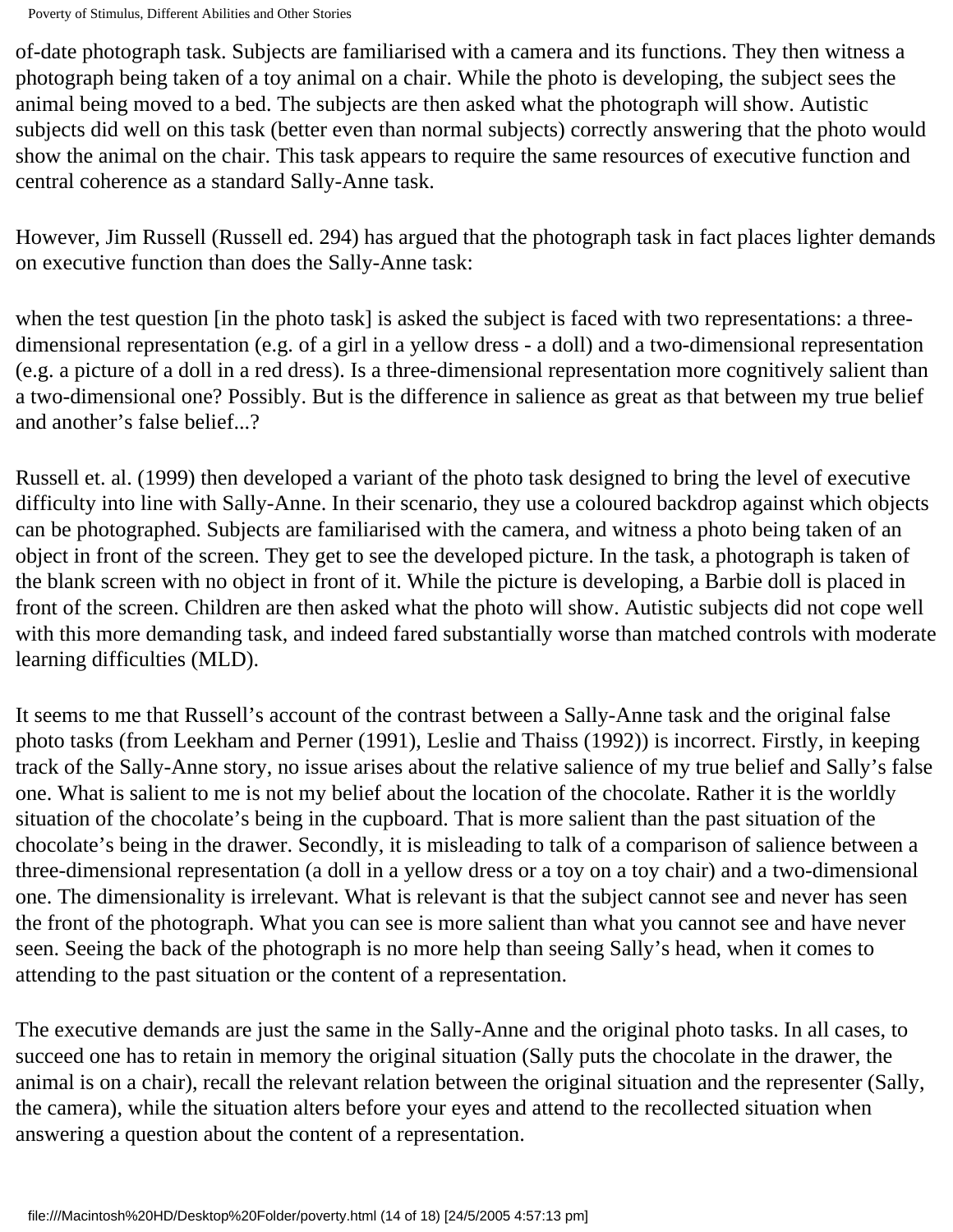```
Poverty of Stimulus, Different Abilities and Other Stories
```
Russell et. al.'s results did show that autistic children tended to find the modified photo task harder than the original photo task, while children with MLD did not. This adds confirmation to the view that autism involves weak executive function as well as weak mindreading. But the results do not relate to the issue of what explains autistic subject's poor performance on Sally-Anne tasks. That would appear to be a specific problem in understanding the place of beliefs in the causal nexus.

At the end of the day, then, autism cannot be explained as a purely non-FP deficit.

## **REFERENCES**

Ariew, A., (1996) "Innateness and Canalization" *Proceedings Philosophy of Science (Proceedings)*, 19- 27, Cleveland, Ohio.

S. Baron-Cohen, (1994) "How to build a baby that can read minds: Cognitive mechanisms in mindreading**"** Cahiers de Psychologie Cognitive/ Current Psychology of Cognition 13:513-552

Baron-Cohen, S., and Swettenham, J., (1997) "Theory of mind in autism: its relationship to executive function and central coherence" in D. Cohen and F. Volkmar (eds) *Handbook of Autism and Pervasive Developmental Disorders* 2nd edition Job Wiley and Sons.

Baron-Cohen, S., Wheelwright, S., Stone, V.E. & Rutherford, M.D. (1999). "A mathematician, a physicist and a computer scientist with Asperger Syndrome: Performance on folk psychology and folk physics tests" Neurocase, 5, 475-483.

Bloom, P., (2004). *Descartes' Baby: How the science of child development explains what makes us human*. New York: Basic Books.

Boyer, P., (2003) "Religious thought and behaviour as by-products of brain function" Trends in Cognitive Science 7 3

Carruthers, P., (1992) *Human Knowledge and Human Nature*. Oxford: Oxford University Press.

Chomsky, N, (1988) *Language and Problems of Knowledge Cambridge MA: MIT Press.* 

Chomsky N., (1986) *Knowledge of Language* New York: Praeger

Cowie, F., 1999 *What's Within: Nativism Reconsidered* Oxford University Press Oxford.

Crain, S., and Pietroski, P., (2002) 'Why Language Acquisition is a Snap' *The Linguistic Review* 19, 1-2.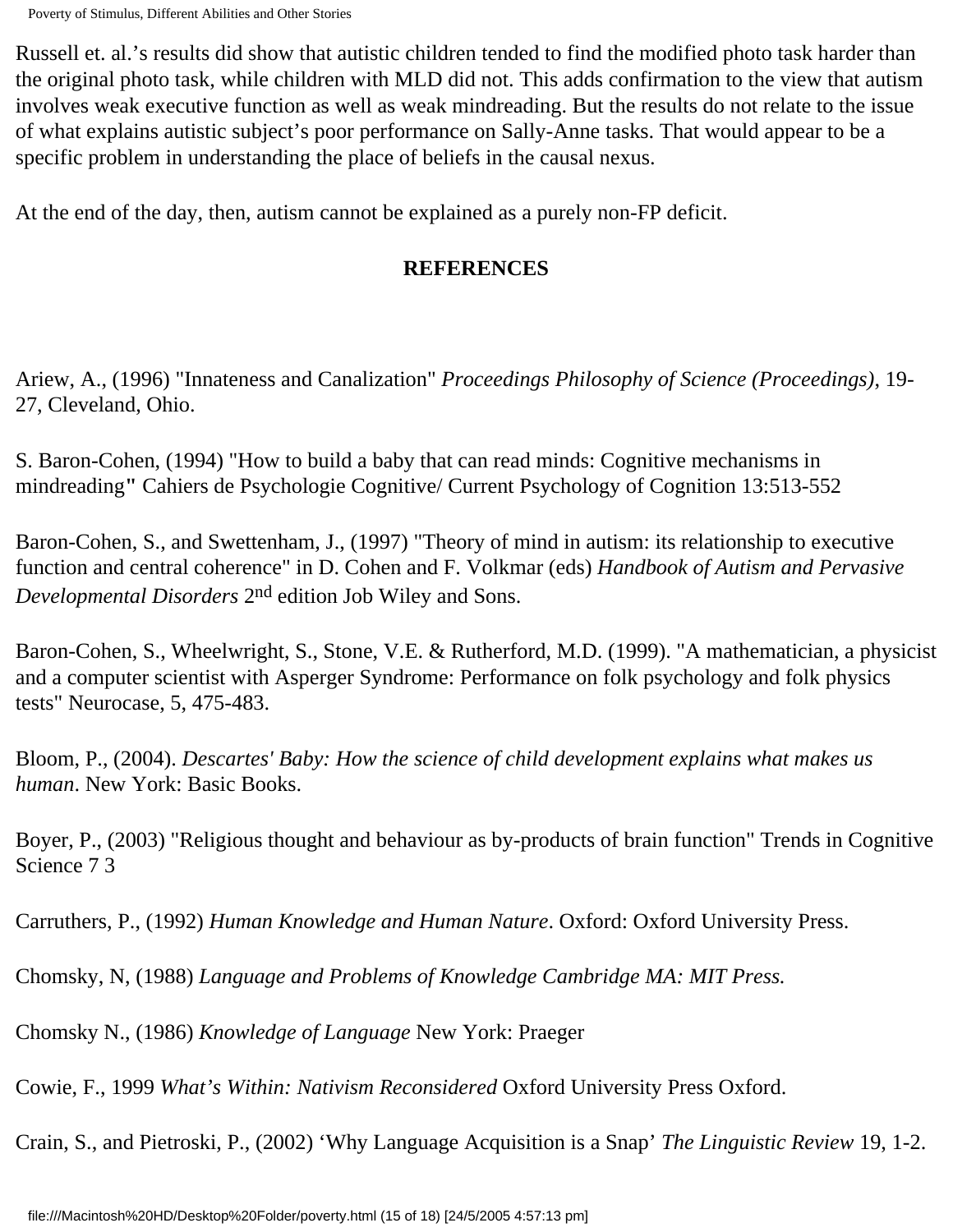Csibra, G., (2003) "Teleological and Referential Understanding of Action in Infancy" Royal Society lecture, published online: http://www.itm.bme.hu/ktk/csaba/kszeminarium/csibra.2003.pdf.

Fodor. J., (1987) *Psychosemantics* Cambridge: The MIT Press.

Frith, U., and Happe, F., (1994) "Autism: Beyond Theory of Mind." *Cognition*, 50, pp.115-132

Gerrans, P., (2002) "The Theory of Mind Module in Evolutionary Psychology" Biology and Philosophy 17: 305-321

Gopnik, A., and Wellman, H., (1992) "Why the Child's Theory of Mind Really is a Theory" *Mind and Language* 7 145-71

Gopnik, A., and Melktzoff, A., (1997) *Words, Thoughts and Theories* Cambridge MA: The MIT Press.

Griffiths, P. E. 1997. *What Emotions Really Are: The Problem of Psychological Categories*. Chicago: University of Chicago Press.

Griffiths, P. 2002. "What is Innateness?," *The Monist*, 70-85.

Hobson R.P. (2002) *The Cradle of Thought* Macmillan

Karmiloff-Smith, A., (1998) "Development itself is the key to understanding developmental disorders" *Trends in Cognitive Science* 2 389-398.

Kuhlmeier, V. A., Wynn, K. & Bloom, P, (2004) Bloom, Wynn "Do 5-Month-Old Infants See Humans as Material Objects?" *Cognition, 94*, 95-103.

Laurence and Margolis 2001 "The Poverty of Stimulus Argument" *The British Journal for the Philosophy of Science* 52(2):217-276

Leekham, S. and Perner, J., (1991) "Does the autistic child have a 'metarepresentational' deficit?" *Cognition* 40 203-218

Leslie, A., (1994) "Pretending and Believing Issues in the Theory of TOM" *Cognition* 50 211-38.

Leslie, A., and Thaiss, L., (1992) "Domain specificity in Conceptual Development: Neuropsychological evidence from autism" *Cognition* 43 225-251

Meltzoff, A. & Gopnik, A., (1993) "The Role of Imitation in Understanding Persons and Developing a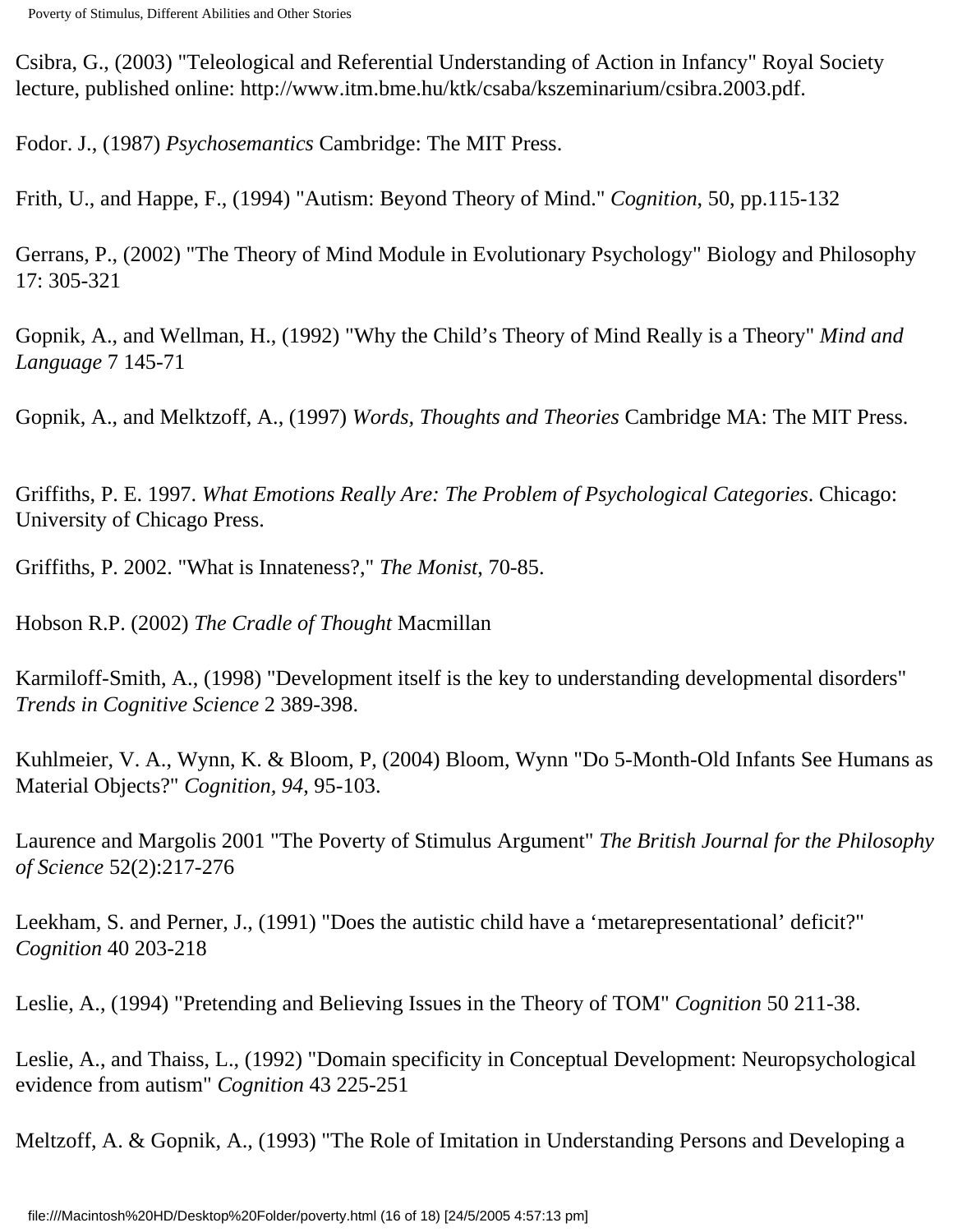Theory of Mind" in Baron-Cohen, S., Tager-Flusberg, H., and Cohen D. J., *Understanding Other Minds: Perspectives from Autism* New York: Oxford University Press 335-366

Nichols, S., and Stich, S., (2003) *Mindreading: An Integrated Account of Pretence, Self- Awareness and Understanding Other Minds* Oxford University Press: Oxford.

Pinker, S., (1994) *The Language Instinct* London: Penguin

Pullum, J., and Scholz, B., (2002) "Empirical Assessment of Stimulus Poverty Arguments" *The Linguistic Review* 19, 1-2

Russell, J., ed *Autism as an Executive Function Disorder*

Russell, J., Saltmarsh, R. & Hill, E. (1999) 'What Do Executive Factors Contribute to the Failure on False Belief Tasks by Children with Autism?' *Journal of Child Psychology and Psychiatry and Allied Disciplines*, 40, 6, 859-868

Samuels R. (2002) "Nativism in Cognitive Science" *Mind and Language*, 17, 3, 233-265.

Schultz., L and Gopnik., (2004) A "Causal learning across domains" *Developmental Psychology* 40 2 167- 176

Sterelny, K., 2003 *Thought in a Hostile World: The Evolution of Human Cognition* Blackwell.

Varley, R. (1998). "Aphasic language, aphasic thought: propositional thought in an apropositional aphasic." In P. Carruthers & J. Boucher (Eds.) Language and Thought: interdisciplinary themes. Cambridge: Cambridge University Press.

van der Lely, H. K. J., & Stollwerck, L. (1996). A grammatical specific language impairment in children: An Autosomal Dominant Inheritance? *Brain & Language.* 52, 484-504

van der Lely, H.K.J., Rosen, S., & Adlard, A., (2004) "Grammatical language impairment and the specificity of cognitive domains: Relations between auditory and language abilities." *Cognition* 94, 167–183